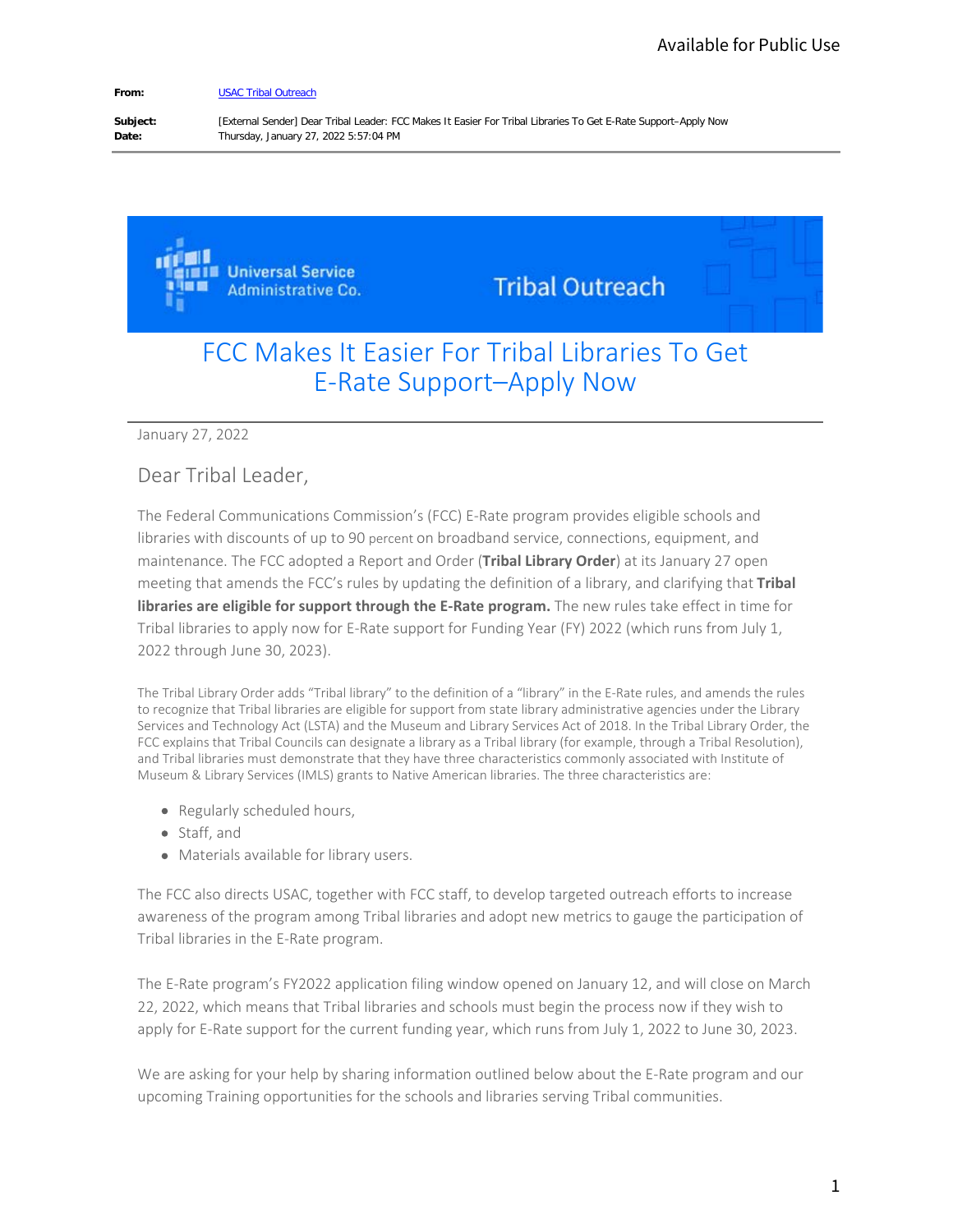If you have any questions, please reach out to Kraynal Alfred, USAC Tribal Liaison, at TribalTraining@usac.org or (202) 572-5733.

Sincerely,

Radha Sekar Chief Executive Officer

# About the E-Rate Program

 The Schools and Libraries (E-Rate) program provides discounts up to 90 percent to eligible public or for a 90 percent eligible school would result in a payment of \$900 through the E-Rate program with the private schools (K-12), libraries, and groups of schools and libraries (e.g., consortia, districts, systems) for E-Rate eligible internet access and data transmission services and internal connections (e.g., Wi-Fi equipment, cabling, and basic maintenance services) competitively bid and approved on the application (FCC Form 471). These discounts result in a reduction of the costs for types of service/equipment to the school or library making the purchase with the E-Rate program covering the discounted percentage of those costs (e.g., \$1,000 worth of eligible pre-approved services/equipment school or library paying only \$100.) Available for Public Use<br>
on, at<br>
on, at<br>
on, at<br>
one digible public or<br>
tia, districts, systems)<br>
onnections (e.g., Wi-Fi<br>
rowed on the<br>
program covering the<br>
ed services/equipment<br>
-Rate program with the<br>
FCC Form 470 an

### Critical Deadlines

- **FY2022 FCC Form 470 (The First Form)** 
	- **Tuesday, February 22, 2022** is the last date that you can certify an FCC Form 470 and still have time to wait the required 28 days and submit and certify your FCC Form 471 before the application filing window closes on March 22 at 11:59 p.m. ET.
- **FY2022 FCC Form 471 (The Second Form) application filing window** 
	- All FCC Form 471 applications (the second form) must be submitted and certified during the annual filing window.
	- For FY2022, the FCC Form 471 application filing window opened on January 12, 2022 and will close on Tuesday, March 22, 2022 at 11:59 p.m. ET.

### Get Started: Create New Profiles for New Users and Entities

Applications must be filed in the E-Rate Productivity Center (EPC) Portal, the E-Rate program account management system. Setting up new user and entity profiles in the EPC Portal can take several days to complete depending on a number of factors, including the number of entities joining a consortium and the availability of designated users to activate their EPC accounts.

Whether your schools or libraries wish to apply independently or if your Tribal government wishes to set up a consortium, the time is now to start setting up user profiles in the EPC Portal.

To create an account in the EPC Portal or for assistance with your existing EPC account, call the Customer Service Center (CSC) at (888) 203-8100. CSC is operational Monday through Friday between 8 a.m. and 8 p.m. ET.

Before your first call, review the [Registration Checklist for New Tribal Libraries](https://www.usac.org/e-rate_program_registraton_list_for_new_tribal_libraries/) (PDF)for a list of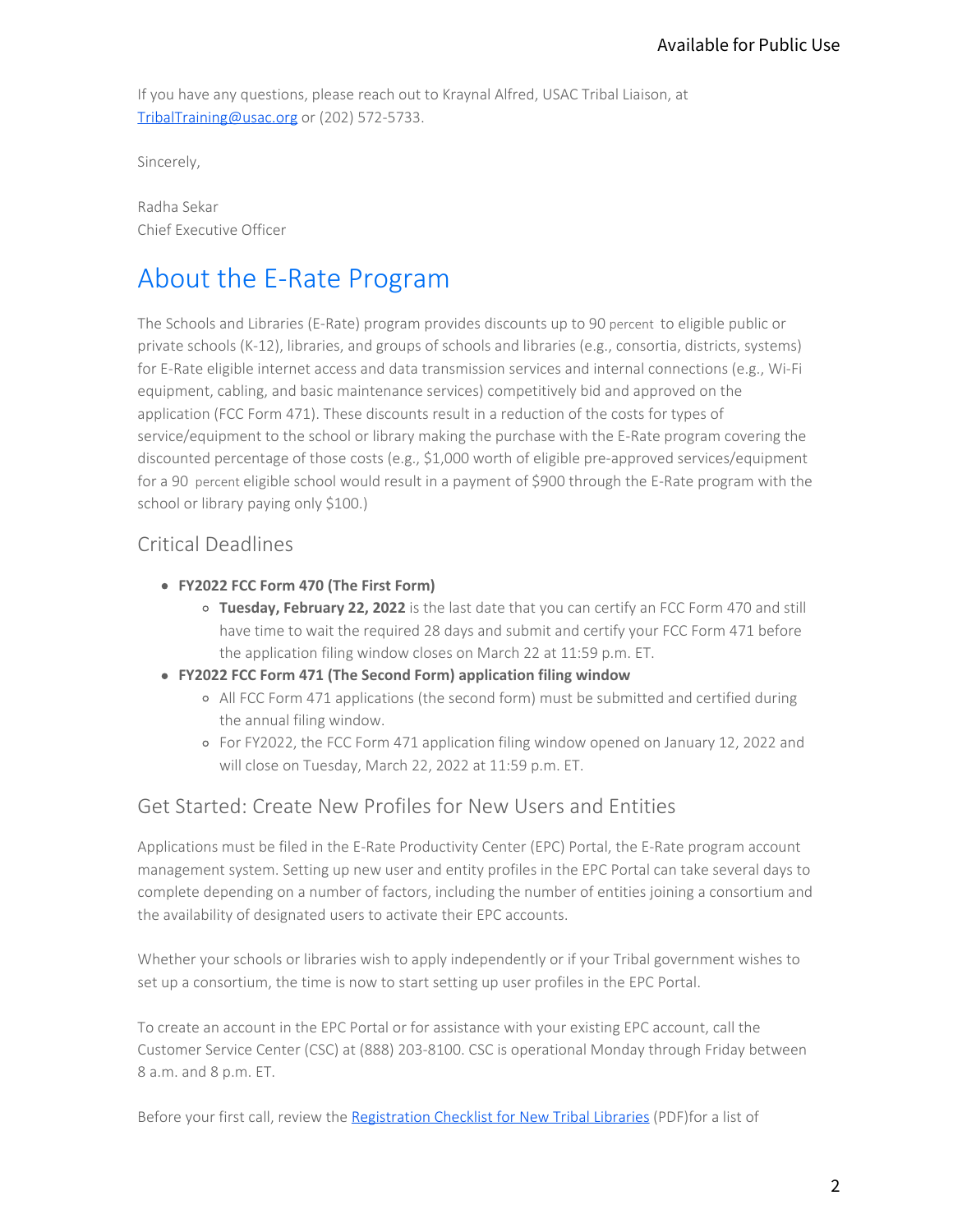information to gather and the action items to complete.

## Service and Entity Eligibility (includes Updated Tribal Library Eligibility)

- **Service Eligibility** 
	- o The full list of eligible services is available in the [FY2022 Eligible Service List](https://www.usac.org/e-rate/applicant-process/before-you-begin/eligible-services-list/) (ESL) issued by the FCC and more information is available on USAC's [Eligible Service Overview](https://www.usac.org/e-rate/applicant-process/before-you-begin/eligible-services-overview/) webpage and in the [ESL Glossary](https://www.usac.org/wp-content/uploads/e-rate/documents/ESL-Glossary.pdf) (PDF).
		- The ESL includes the following service types that fall in one of two funding categories:
			- **Category One (C1) Services** are services needed to support broadband connectivity to eligible schools and/or libraries.
				- Category One services include Data Transmission Services and/or Internet Access.
			- **Category Two (C2) Services** are services needed for broadband connectivity within schools and/or libraries, and services needed to bring broadband into and provide it throughout schools and libraries. Category Two services include:
				- Internal Connections or the equipment and services used to bring broadband into, and provide it throughout, schools and libraries.
				- Managed Internal Broadband Services (MIBS) is when a third-party operates, manages, and monitors eligible broadband internal connections (owned or leased equipment).
				- Basic Maintenance of Internal Connections (BMIC) is the basic maintenance and technical support appropriate to maintain reliable operation for eligible broadband internal connections.

**Note:** For Tribal schools and libraries, the E-Rate program will also match special [construction funding](https://www.usac.org/e-rate/applicant-process/before-you-begin/fiber-summary-overview/additional-discount-to-match-state-tribal-funding-for-special-construction/) provided by states, Tribal governments, or other federal agencies on a one-to-one basis, up to an additional ten percent for the applicant's discount rate. Total E-Rate support with matching funds may not exceed 100 percent. Available for Public Use<br>Iry Eligibility)<br>wice List (ESL) issued by<br>e Overview webpage<br>funding categories:<br>stroadband connectivity<br>ces and/or Internet<br>mand connectivity within<br>band into and provide it<br>de:<br>esed to bring bro

### **Entity Eligibility**

- **Eligible Schools Overview** 
	- Visit the **Schools and Library Eligibility** webpage for more details.
		- Must provide elementary and/or secondary education, as determined under state law.
		- Cannot have an endowment exceeding \$50 million.
		- Cannot operate as a for-profit business.

#### **Eligible Libraries Overview**

Visit the **Schools and Library Eligibility** webpage for more details.

- Budget must be completely separate from any school budget.
- Cannot operate as a for-profit business.
- Must be eligible for assistance from their state library administrative agency under the Library Services Technology Act (LSTA), as amended by the Museum and Library Services Act of 2018.
- A library may be designated as a Tribal library by a Tribal Council (e.g., pursuant to a Tribal Resolution).
- Tribal libraries designated by a Tribal Council must demonstrate three characteristics commonly associated with Institute of Museum & Library Services (IMLS) grants to Native American libraries: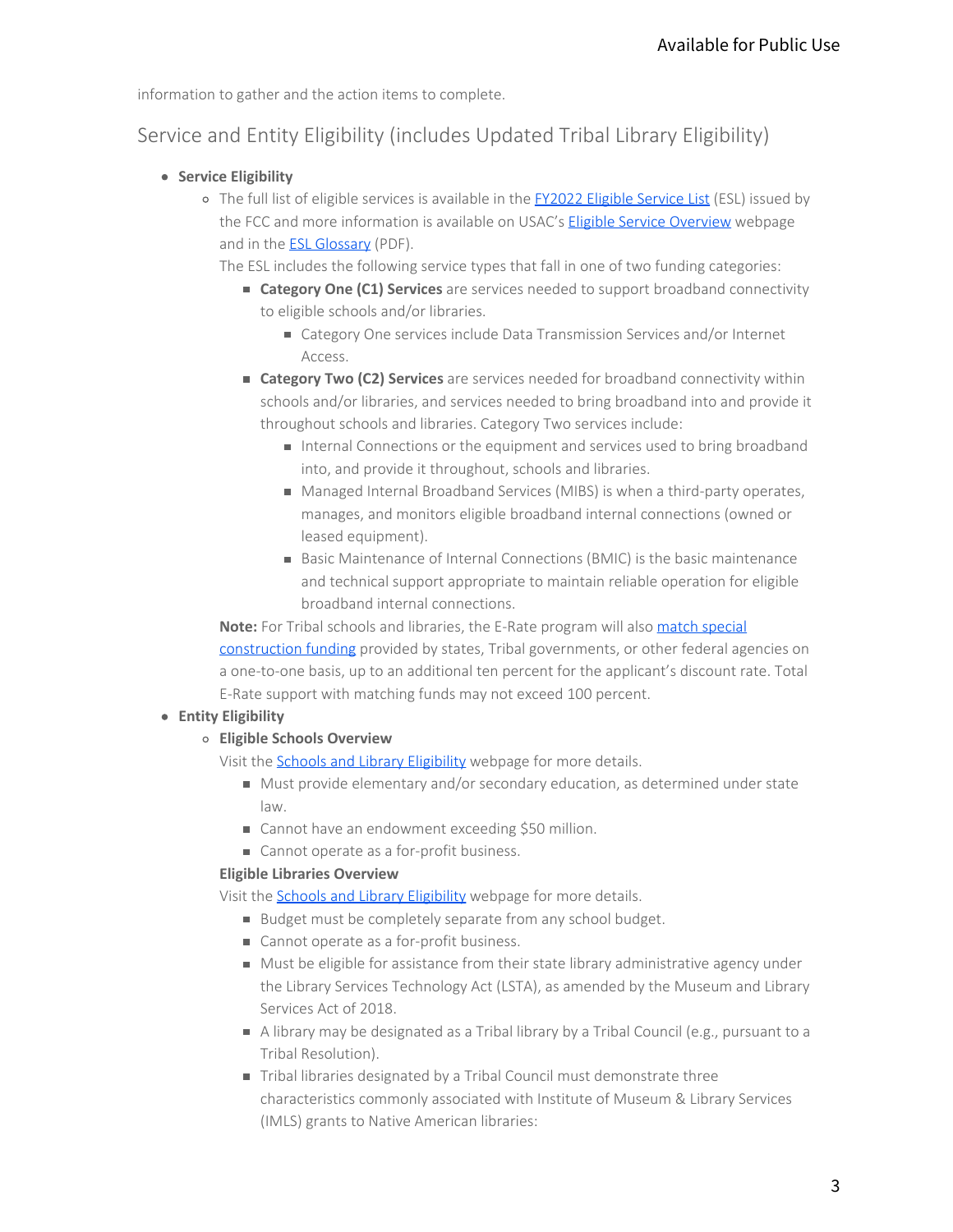Regularly scheduled hours,

- Staff, and
- **Materials available for library users.**

**Non-instructional facilities (NIFs)** are eligible for discounts on certain services. Visit the [Non-Instructional Facilities](https://www.usac.org/e-rate/applicant-process/before-you-begin/non-instructional-facilities-nifs/) webpage for more details.

- In general NIFs are:
	- School buildings that do not have classrooms; or
	- **EXECUTE:** Library buildings that do not have public areas.

**Non-Traditional Education Eligibility** – Certain non-traditional education students and facilities may also be eligible for E-Rate support. Eligibility is based on whether under state law the entity provides elementary or secondary education to its student population and whether the school facility is eligible for support because elementary and secondary education is provided at that facility. Available for Public Use<br>
ain services.<br>
ain services.<br>
cation students and<br>
cudent population and<br>
tails.<br>
Illities provides<br>
Its and facilities in Head<br>
programs, and juvenile<br>
can conduct<br>
can conduct<br>
behalf of their<br>

Visit the [Non-Traditional Education Eligibility](https://www.usac.org/e-rate/applicant-process/before-you-begin/non-traditional-education-eligibility/) webpage for more details.

- The **Eligibility Table** for non-traditional K-12 students and facilities provides information on E-Rate program support eligibility for students and facilities in Head Start programs, pre-kindergarten programs, adult education programs, and juvenile justice programs.
- **Consortia** are not themselves eligible for E-Rate support, but they can conduct competitive bidding processes and/or apply for E-Rate support on behalf of their consortium members.

Visit the **[Consortia](https://www.usac.org/e-rate/applicant-process/before-you-begin/consortia/)** webpage for more details.

- Schools and libraries can join together to form a consortium.
- **Note:** A Tribal government can also create a consortium for its Tribally controlled schools and libraries, and a Tribal government employee can act as the consortium leader.

## Upcoming E-Rate Tribal Training

During the upcoming FY 2022 Tribal Training Series, USAC will offer an E-Rate Information Session, a walkthrough of the FCC Form 470 (the First Form), and a walkthrough of the FCC Form 471 (the Second Form). Future training will be offered for later stages in the application process as those milestones draw closer.

The E-Rate Tribal Training sessions are focused on schools and libraries that self-identify as a Tribal Entity but are also open to anyone who would like to learn more about applying and receiving E-Rate support for Tribal schools and libraries.

**Note:** For data reporting purposes, any eligible E-Rate applicant may self-identify as a Tribal school or library in their EPC entity profile if the majority of students or library patrons served are Tribal members; the school or library is located partially or entirely on Tribal land; is a school operated by or receiving funding from the Bureau of Indian Education (BIE); or is a school or library operated by a Tribal Nation.

There is also no cost associated with attendance at this online E-Rate Tribal Training series or with any USAC E-Rate Training session.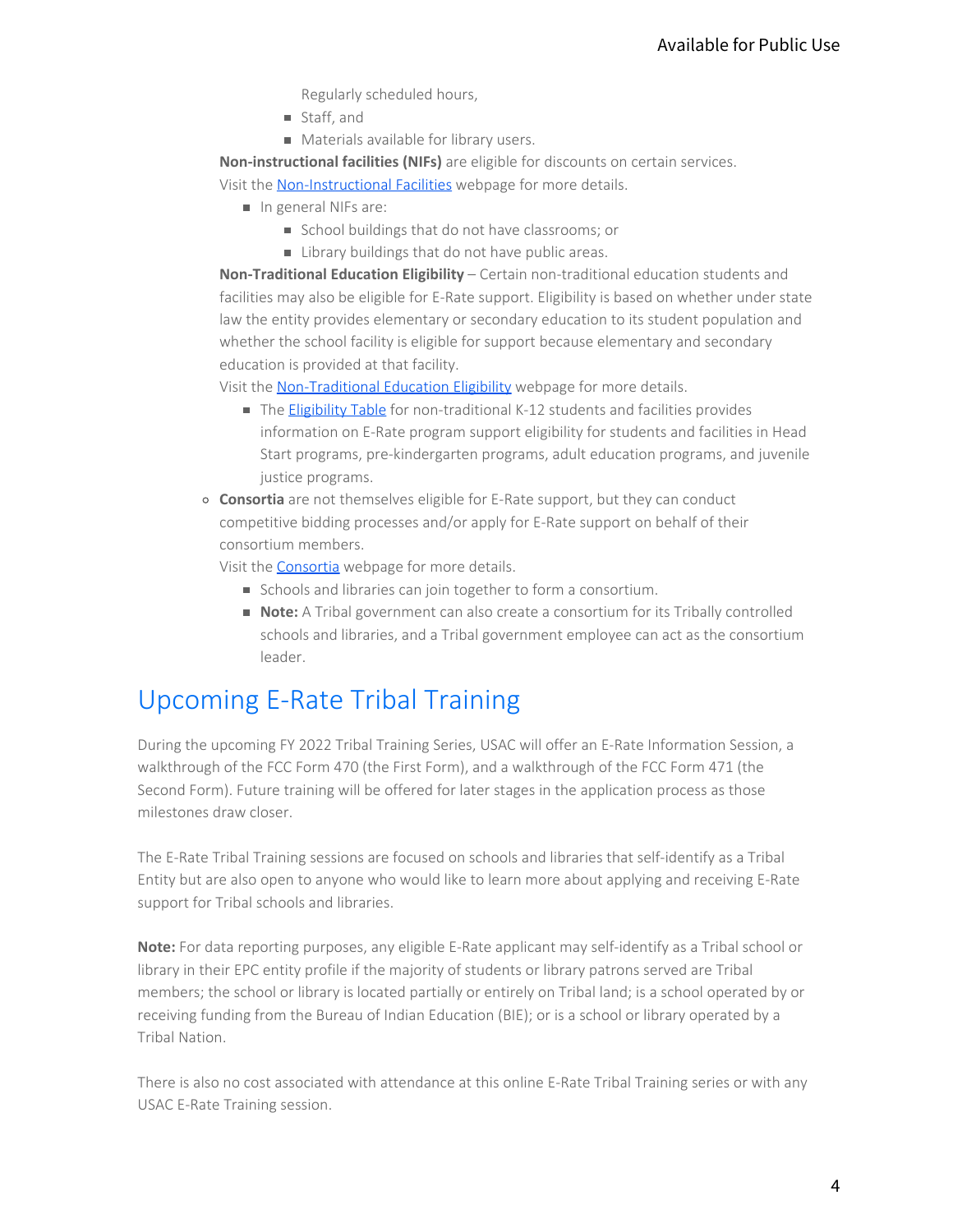### Session 1: E-Rate Tribal Information Session

### **February 3, 2022 4 p.m. ET [Register Here](https://attendee.gotowebinar.com/register/5424847855487992844)**

**Overview:** In this session, we will present an overview of the E-Rate program and cover general topics such as the application process, the competitive bidding requirements, important program terms, eligibility, and program discounts. Additionally, we will focus on the recently proposed Federal Communications Commission (FCC) order to amend the definition of library in the FCC's rules to clarify that Tribal libraries are eligible for support through the E-Rate program. Available for Public Use<br>
Ind cover general topics<br>
Int program terms,<br>
pposed Federal<br>
the FCC's rules to clarify<br>
m's website:<br>
Intities" section of this<br>
<u>ries</u> (PDF).<br>
pplicants (The<br>
FCC Form 470. The<br>
followed by a Q

To prepare for the webinar, we recommend that you review the E-Rate program's website:

- Brand new to E-Rate?
	- Learn how to [Get Started](https://www.usac.org/e-rate/get-started/).
	- Explore the [Application Process](https://www.usac.org/e-rate/applicant-process/).
	- Review the "Get Started: Create New Profiles for New Users and Entities" section of this email and download the [Registration Checklist for New Tribal Libraries](https://www.usac.org/wp-content/uploads/e-rate/documents/tribal/2021_Tribal_Training/Final_E-Rate_Program_Registraton_List_for_New_Tribal_Libraries.pdf) (PDF).

Session 2: FCC Form 470 Walkthrough for Tribal E-Rate Applicants (The First Form)

**February 8, 2022 4 p.m. ET [Register Here](https://register.gotowebinar.com/register/4302811632621239312)** 

**Overview:** Join us as we walk applicants through the steps for filing an FY2022 FCC Form 470. The webinar will include a step-by-step demonstration of filing the form and will be followed by a Q&A session.

- **Recommended for:** Tribal E-Rate Applicants
- **E-Rate Experience Level:** All levels

To prepare for the webinar, we recommend that you review the E-Rate program's website:

- [FCC Form 470 Filing EPC System Guide FY2022](https://www.usac.org/wp-content/uploads/e-rate/documents/Forms/FCC_Form_470_Filing_FY2022.pdf) (PDF).
- [FCC Form 470 Services Guiding Statements Reference Table \(FY2022\)](https://www.usac.org/wp-content/uploads/e-rate/documents/Forms/FCC_Form_470_Guiding_Statements_Table_FY22.pdf) (PDF).
- Learn more about the [FCC Form 470](https://www.usac.org/e-rate/applicant-process/competitive-bidding/fcc-form-470-filing/) and [Eligible Services](https://www.usac.org/e-rate/applicant-process/competitive-bidding/fcc-form-470-filing/).
- Review the steps in the application process:
	- o Step 1: [Competitive Bidding](https://www.usac.org/e-rate/applicant-process/competitive-bidding/).
	- o Step 2: [Selecting a Service Provider.](https://www.usac.org/e-rate/applicant-process/selecting-service-providers/)
- Follow the step-by-step guides offered in the [instructional video series for FCC Form 470](https://www.usac.org/e-rate/learn/videos/#FCC-Form-470-and-Competitive-Bidding).

Session 3: Office Hours for Tribal E-Rate Applicants

**February 15, 2022 4 p.m. ET [Register Here](https://attendee.gotowebinar.com/register/486584893445502475)**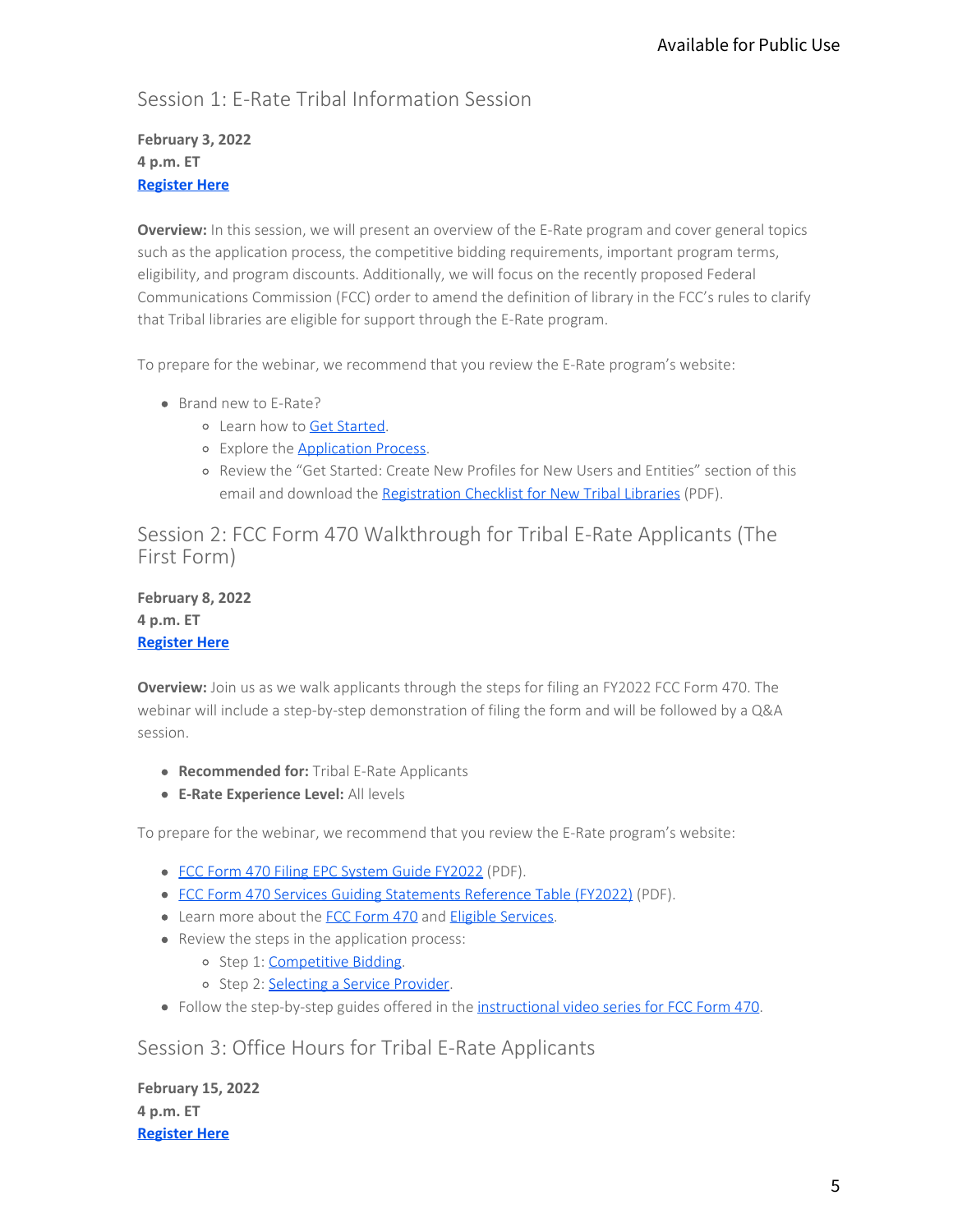**Overview:** This session provides an opportunity for Tribal E-Rate applicants and consultants to ask the USAC E-Rate team questions regarding the FY2022 E-Rate funding application process and the recent E-Rate Tribal training sessions.

In advance of this session, you may email questions to [TribalTraining@usac.org](mailto:TribalTraining@usac.org?subject=).

### Session 4: FCC Form 471 Walkthrough for Tribal E-Rate Applicants (The Second Form)

### **March 8, 2022 4 p.m. ET [Register Here](https://register.gotowebinar.com/recording/7867213926027192065)**

**Overview:** Join us for the second webinar in the series designed to walk applicants through an FY2022 FCC Form 471. It will include a step-by-step demonstration of filing the form and a Q&A session.

- Recommended for: Tribal E-Rate Applicants
- E-Rate Experience Level: All levels

To prepare for the webinar, we recommend that you review the [E-Rate program](https://www.usac.org/e-rate/)'s website:

- Brand new to E-Rate? Learn how to [Get Started](https://www.usac.org/e-rate/get-started/).
- Learn about [FCC Form 471](https://www.usac.org/e-rate/applicant-process/applying-for-discounts/fcc-form-471-filing/).
- Review the steps in the application process:
	- o Step 3: Applying for Discounts
- Follow the step-by-step guides offered in the [instructional video series for FCC Form 471 and](https://www.usac.org/e-rate/learn/videos/#FCC-Form-471) [creating a contract record](https://www.usac.org/e-rate/learn/videos/#FCC-Form-471).

Session 5: Office Hours for Tribal E-Rate Applicants

**March 15, 2022 4 p.m. ET [Register Here](https://register.gotowebinar.com/recording/7867213926027192065)** 

**Overview:** This session provides an opportunity for Tribal applicants and consultants to ask the USAC E-Rate team questions regarding the FY2022 E-Rate funding application process and the recent E-Rate Tribal training sessions. Available for Public Use6

In advance of this session, you may email questions to [TribalTraining@usac.org](mailto:TribalTraining@usac.org?subject=).

## Resources

Ready to Apply for E-Rate Support?

- **Before your first call, review the [Registration Checklist for New Tribal Libraries](https://www.usac.org/e-rate_program_registraton_list_for_new_tribal_libraries/) (PDF) for a list of** information to gather and the action items to complete.
	- Review the "**Get Started: Create New Profiles for New Users and Entities" section of this email** for additional information on how to set up an entity number and register for EPC, the E-Rate online application portal.